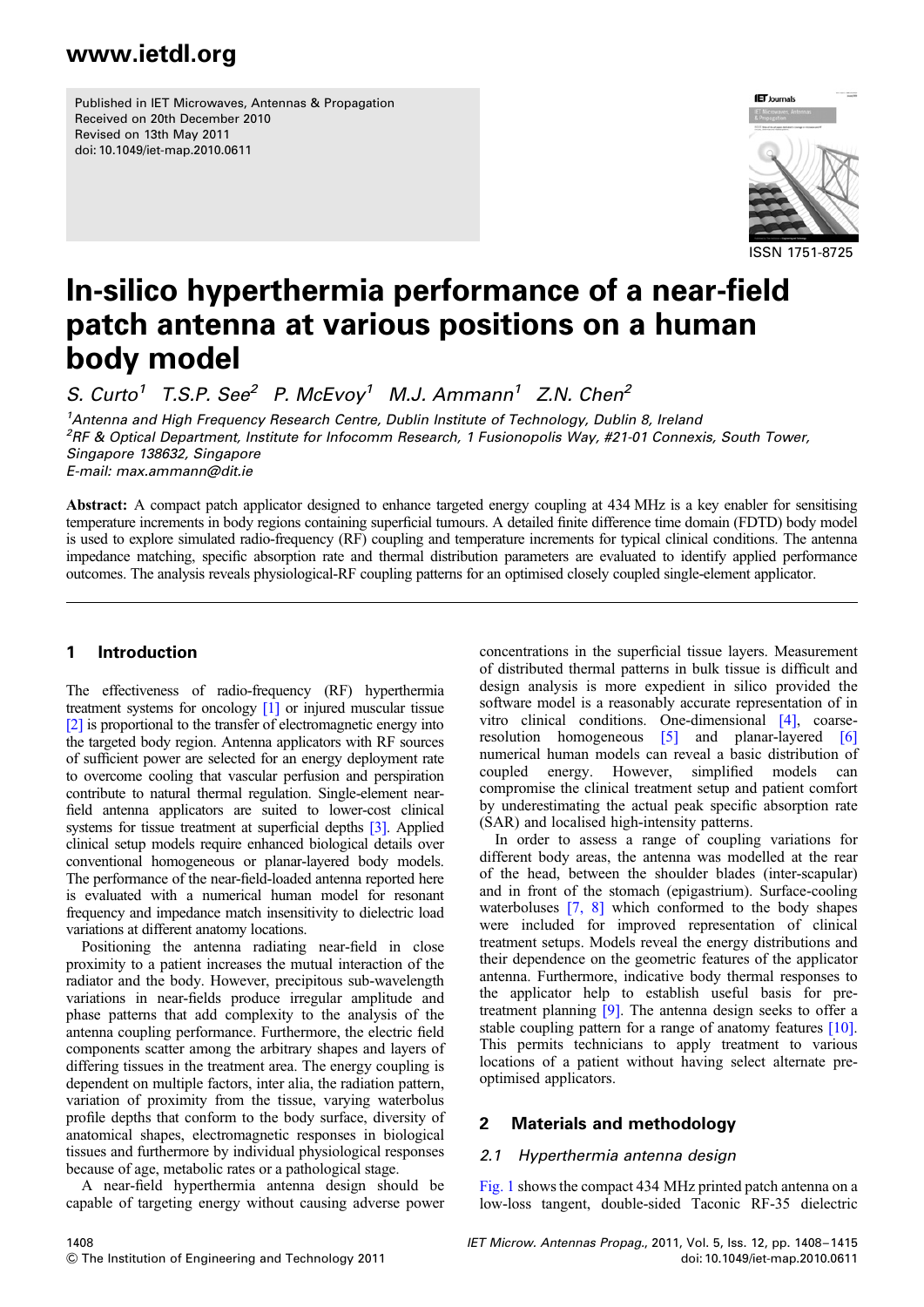

Fig. 1 Fabricated antenna and dimensions

a Front side (towards tissue)

b Rear side (away from tissue)

The dimensions are:  $R1 = 42$  mm,  $R2 = 51$  mm,  $R3 = 62$  mm,  $R4 = 10$  mm,  $L1 = 106$  mm,  $L2 = 108$  mm,  $w = 4$  mm. The 50  $\Omega$  feed is in the concentric annular ring at coordinates  $(x, z) = (40, -40)$  mm

substrate,  $\varepsilon_r = 3.5$ , tan  $\delta = 0.0018$ . The slotted features are designed to minimise substrate dimensions to to minimise substrate dimensions to  $130 \times 130 \times 3$  mm and to focus the radiated energy concentrically into the targeted tissue treatment zone. A description of the antenna design process and a comparison of the basic functionality with other applicator approaches are reported in [11].

### 2.2 Human body model

Extensive computational resources are necessary for the fullwave electromagnetic simulation of detailed anatomy models. Free-space wavelengths of 0.7 m far exceed the dimensions of the morphological features which range from  $1 \times 10^{-9}$  m for molecules,  $1 \times 10^{-7}$  m for cells and millimetre scales for tissues etc. Intricate elements like nerve fibres, blood vessels or muscle fibres are inherently anisotropic but such detail is discarded by classifying their enclosing tissues as homogeneous Debye materials. However, multi-tissue whole-body models provide an improved analysis baseline for complex electromagnetic coupling with arbitrary-shaped tissues [12, 13] and avoid simulation artefacts because of truncation of large organs and conductive tissues. The SAR and temperature profile estimates can enhance both the antenna design and clinical dosage planning [14].

The Remcom human body derived from the Visible Human Project data [15] was selected as the main heterogeneous model with the XFDTD electromagnetic solver [16]. The human model has a height of 1.8 m, a mass of 103 kg and comprises 23 tissue types with frequency-dependent electrical and thermal properties. The body model had a predefined 5 mm voxel resolution which was segmented from an adult male tomography of magnetic resonance images with 1 mm step cross-sections [15]. It was centre located in a grid with dimensions  $0.77 \times 0.52 \times 2.08$  m with perfectly matched absorbing layers of seven cells deep with a minimum separation distance of 100 mm. The conductivity, density and relative permittivity values for the simulated body tissues are listed in Table 4 [17] and thermal properties are listed in Table 5 [16] (in the Appendix).

An adaptive mesh with a minimum cubic cell dimension of 1 mm  $(\sim 1.4 \times 10^{-3} \times \lambda_0)$  was defined for the antenna structure and the targeted body areas. The mesh resolutions were a trade between available computational resources and inaccuracies because of electric field or surface current orientation alignments with under-resolved geometric

features. The simulation boundary conditions were perfectly matched absorbing layer of seven cells deep. More than 20 million cells were generated, which required 1.03 Gbytes of memory and typically 10 h on a 3.4 GHz PC with 4 Gbytes of RAM.

#### 2.3 Antenna body positions

The conductivity-to-density ratio column in Table 4 indicates absorption rates of the tissue types. Although fat absorbs only 6% that of muscle, the antenna-body coupling is also influenced by proximity, aperture loading of tissue volumes, contoured tissue layering and organ shapes. A range of coupling performance was assessed at three locations shown in Fig. 2. The antenna was oriented perpendicular to the sagittal plane and parallel with and centred on the coronal plane.

The tissue compositions and shapes differ at each position, as detailed in Fig. 3. The head area model comprised a 5 mm layer of skin over a layer of yellow marrow which contains cortical and cancellous bone structures with cerebrospinal fluid involving grey and white matter. The model of the inter-scapular area of the back consisted of 10 mm-thick skin layer next to a variable layer of fat tissue and muscle. The cortical bone and white matter cover the spine, which was modelled as cancellous bone, cartilage and nerves.

The epigastrium model had a skin layer with a very thick sub-layer of fat (around 100 mm) which contains muscle, small intestine, pancreas and the stomach. Although the tissue layer thicknesses and shapes are distorted following the MRI, segmentation and voxel sampling, the multi-tissue features are an improved portrayal compared to homogeneous and planar layer models.

When the antenna is positioned at the head, it can be used to treat various types of brain or meninges cancers. Melanoma, vertebral or sarcoma cancers can be targeted from the inter-scapular position and superficial adenocarcinoma can be treated from the epigastrium.

Clinical applications employ waterboluses to cool the irradiated surface skin area and to improve the coupling.



Fig. 2 Sagittal plane section of human body model and antenna positions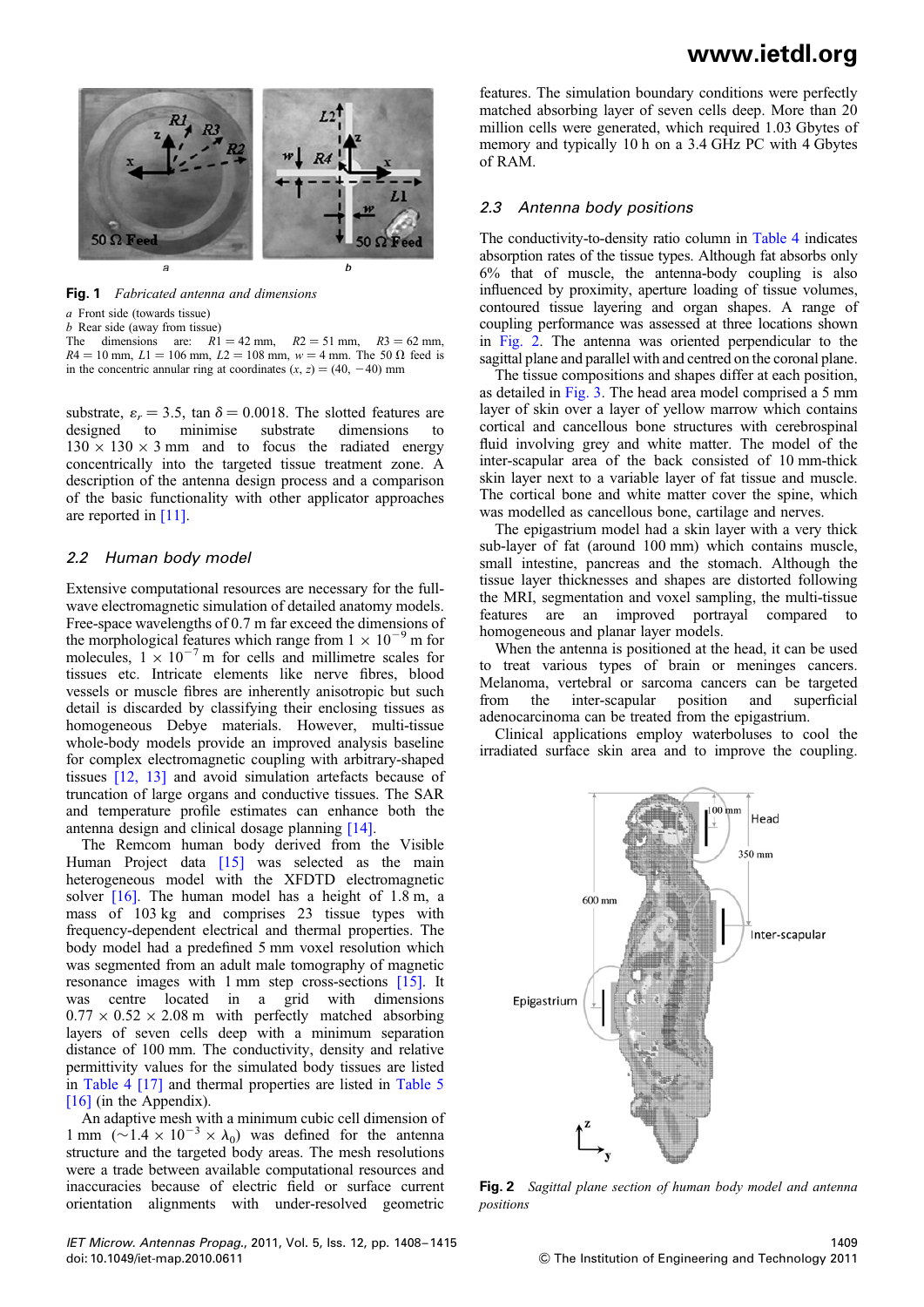



Unlike previous studies of frequency-dependent surface wave oscillations with planar body models [7, 8] the waterbolus profile depths conformed to body's curved areas. The deionised water had permittivity  $\varepsilon_r = 76$ , conductivity  $\sigma = 0.001$  S/m and covered a 200 × 200 mm area. The waterbolus thickness from the antenna centre to the edge ranged from 6 to 34 mm. The antenna was positioned close to the skin to minimise power loss in the bolus [10] but with a gap to minimise sensitivity to variations between patients. Approximately 22.4, 100 and 41.4% of the antenna radiating surface was loaded by the close proximity of the body features at the respective head, inter-scapular and epigastrium positions.

### 2.4 SAR and temperature analysis

SAR patterns were normalised to the antenna input power of 1 W and evaluated for 1 g averaged spatial peak SAR to mitigate against multi-tissue averaging across tissue boundaries [18, 19]. Iso-line plots for 50, 25% and  $1/e^2$ SAR penetration depths were selected for consistency with methods employed in [20, 21] and European Society for Hyperthermic Oncology guidelines for homogeneous or layered body models.

Although temperature increments to  $45^{\circ}$ C and above are reported as hyperthermia treatment objectives, the doses can be referenced to cumulative equivalent minutes for a  $43^{\circ}$ C threshold [22]. The aim is to enhance the effectiveness of the radiotherapy with a RF power level setting that avoids

thermal tolerance during follow up clinical treatment sessions [23]. The Pennes bio-heat equation [24] was used to calculate the temperature increments in a  $23^{\circ}$ C background within the Remcom application.

### 3 Methodology

The waterbolus thickness and the waterbolous –antenna airgap dimensions were optimised for  $|S_{11}|$  and peak SAR using the heterogeneous body model at the three sample treatment positions.

A comparison of body models was made to quantify the effects that body shapes and tissue layers have on the predicted coupling with the antenna. The comparison models were a planar-layered model (comprising skin, fat and muscle) and a homogeneous body model (same body shape than the heterogeneous model, but with all the tissues with properties of muscle tissue).

The temperature distribution analysis uses the heterogeneous body model but the calculation does not account for natural physiological responses to temperature rises and probably underestimates the dynamics of the natural cooling processes [14]. Accordingly, the static perfusion rates of the tissues were doubled from the base values to quantify additional antenna input powers at the three body treatment positions.

Additionally, the simulation technique was corroborated by measurements of the DASY4 SAR setup with a homogenous lossy liquid phantom.

### 4 Results

### 4.1 Waterbolus effects

Waterboluses with thicknesses 6, 8 and 10 mm along the centre of the antenna radiating axis were evaluated for optimum  $|S_{11}|$  and peak SAR performance with the heterogeneous body model. The various dimensions were assessed with a range of antenna –waterbolus air-gaps between 2 and 16 mm in 2 mm steps. Thinner waterbolus dimensions were discounted for limited cooling capability and waterboluses in the  $5 - 10$  mm range produced more even SAR distributions [7, 8]. Fig. 4a shows that increasing the waterbolus thickness with a fixed 10 mm air-gap impaired the impedance matching but did not affect the SAR significantly. Fig.  $4b$  illustrates that air-gap increment from 2 to 12 mm for a 6-mm thick waterbolus improves the impedance matching but extended air-gap dimensions degrade the matching. The peak SAR reduces as the air-gap increases because of the bigger antenna–tissue separation. A 6-mm-thick waterbolus with a 10-mm air-gap produces the highest peak SAR with a corresponding  $|S_{11}|$  of around  $-8$  dB at 434 MHz. This setup configuration is used in the clinical modelling of the following results.

### 4.2 In-silico specific absorption rate

Initial analysis using a planar tri-layered tissue model and a homogeneous (muscle equivalent) body model explored influences of tissue loading and anatomical shapes on the power deposition mechanism. A  $200 \times 200$  mm planar model comprised layers of skin (5 mm), fat (20 mm) and muscle (75 mm) for comparison with the heterogeneous epigastrium features. The results are shown in Table 1.

Figs.  $5a-c$  show the SAR patterns in the sagittal plane for the homogeneous muscle model at the head, inter-scapular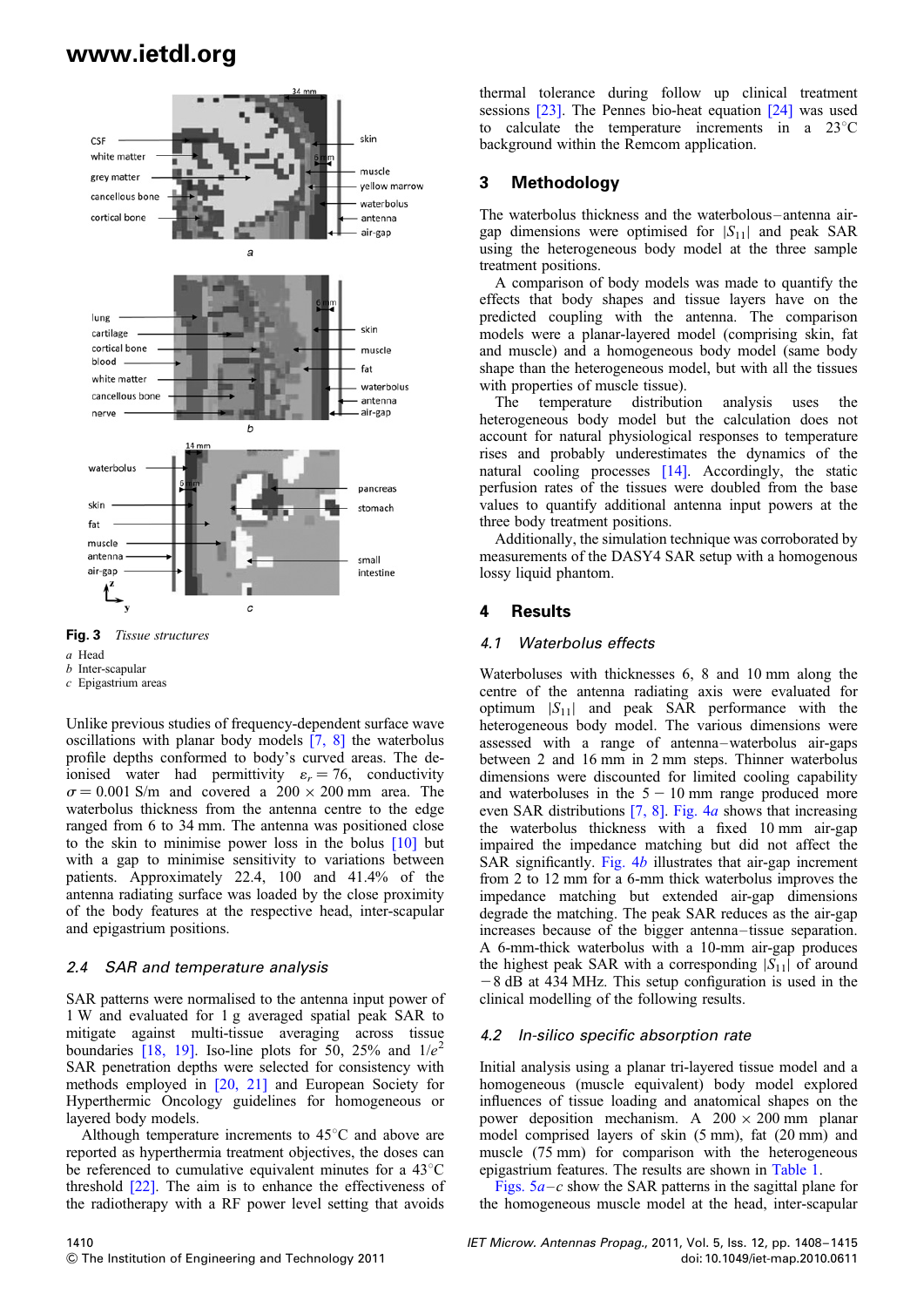

Fig. 4  $|S11|$  and peak SAR at 434 MHz

a Waterbolus thicknesses with 10 mm air-gap dimension

b Air-gap dimensions with 6 mm waterbolus thickness for the heterogeneous body model

Table 1 Planar-layered and homogeneous models: peak SAR values and penetration depths

| Model<br>area  | W/kg | mm | Peak SAR, 50% SAR, 25% SAR, 1/e <sup>2</sup> SAR,<br>mm | mm |
|----------------|------|----|---------------------------------------------------------|----|
| planar layered | 5.54 |    | 9                                                       | 51 |
| head           | 4.20 | 22 | 37                                                      | 53 |
| inter-scapular | 3.75 | 32 | 49                                                      | 60 |
| epigastrium    | 3.95 | 25 | 47                                                      | 56 |

and epigastrium positions. The peak SAR is aligned with the antenna radiating centre axis and the smooth distributions were only distorted at the epigastrium because of discontinuities at the air-filled cavities in the stomach and small intestine. Table 1 summarises the SAR and penetration depths for the planar-layered and homogeneous muscle body models. Figs.  $5d-f$  show the sagittal plane SAR patterns for the heterogeneous model at the head, inter-scapular and epigastrium positions. The peak SAR is  $6 + 1$  mm below the surface and is aligned with the feed diagonal and the antenna centre. By inspection, the 50% iso-SAR corresponds with the skin – fat interface and there are less absorbing sub-layers because of yellow marrow at the head and fat tissue at the inter-scapular and epigastrium positions. Secondary higher absorption zones occur below the yellow marrow and fat layers, which correspond with the antenna centre and occur in tissues with higher conductivity-to-density ratio, in particular, grey matter in the head, muscle in the interscapular position and the small intestine in the epigastrium. Table 2 summarises the SAR and penetration depths for the heterogeneous model.



Fig. 5 SAR patterns in the sagittal plane for the homogeneous (muscle) and heterogeneous body models

a and d Head

b and e Inter-scapular

 $\boldsymbol{c}$  and  $\boldsymbol{f}$  Epigastrium positions

|                    | Table 2 Heterogeneous body model peak SAR values and |  |  |
|--------------------|------------------------------------------------------|--|--|
| penetration depths |                                                      |  |  |

| Model          | Peak | 50%  | 25%  | $1/e^2$ | Secondary |
|----------------|------|------|------|---------|-----------|
| area           | SAR, | SAR. | SAR, | SAR,    | 25% SAR,  |
|                | W/kg | mm   | mm   | mm      | mm        |
| head           | 6.41 | 10   | 15   | 44      | 28        |
| inter-scapular | 5.28 | 10   | 17   | 60      | 52        |
| epigastrium    | 6.14 |      | 9    | 55      | 51        |

### 4.3 In-silico temperature

The temperature response to energy deposition at the various body positions along the central sagittal plane of the heterogeneous body model is shown in Fig. 6. The waterbolus cooled the surface temperature to an approximate 5 mm depth. The  $6^{\circ}$ C rise to the target temperature of 43 $^{\circ}$ C required an input power to the model positions of 75 W at the head, 92 W at the inter-scapular and 78 W at the epigastrium. Although the SAR peaks dominated near the surface, the energy penetration profile and the tissue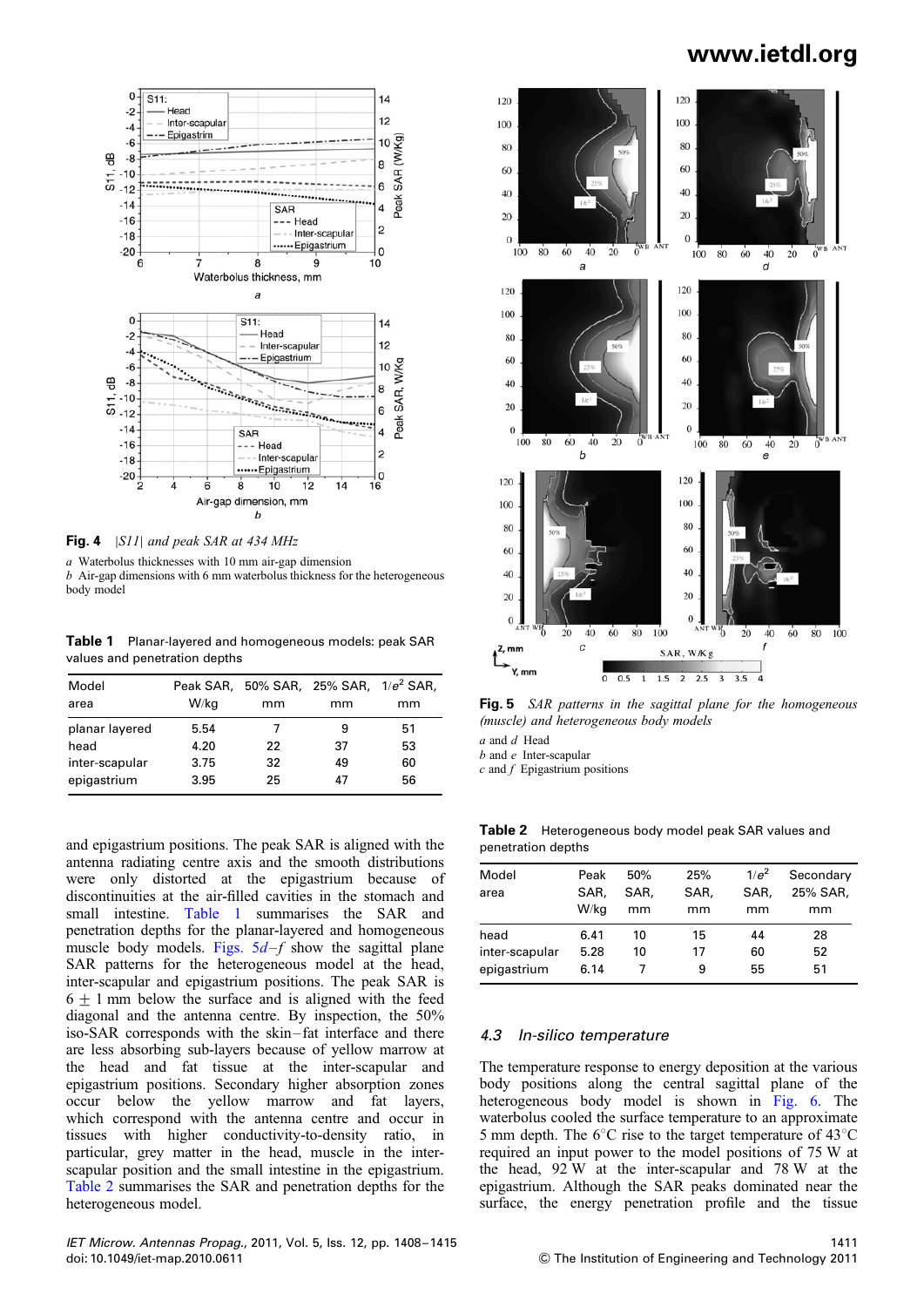

Fig. 6 Sagittal plane temperature distributions

a Head

b Inter-scapular

c Epigastrium positions with applied powers of 75, 92 and 78 W, respectively, for the heterogeneous body model



Fig. 7 Antenna position at the base of the DASY phantom

electrical and thermal properties combine to influence the resultant thermal changes. The strong perfusion rate in the head has limited the peak temperature to only just reaching  $43^{\circ}$ C. The maximum temperature rise in the inter-scapular position occurs at a shallower depth as compared to the peak SAR penetration. A secondary peak in the temperature rise corresponds with the  $1/e^2$  iso-SAR contour. The peak temperature increments in the epigastrium occur mainly in the small intestine and stomach cavities.

The doubled perfusion rates required additional input powers of 4 W (79 W) at the head, 7 W (99 W) at the interscapular location and 3 W (81 W) at the epigastrium to reach the target temperature of  $43^{\circ}$ C.

### 4.4 Model validation

A comparison SAR measurement of a tissue-equivalent lossy liquid, using a SPEAG Dosimetric Assessment System [25], was used to corroborate the simulation approach. The robotic controlled precision probe was scanned in the Xand Z-axis with 1 mm step resolution and at a 4 mm distance from the inner surface of the 2-mm thick fibreglass phantom shell ( $\epsilon_r = 3.7$ ). The parameters of the watersugar-based homogeneous liquid phantom were measured as dielectric constant  $\epsilon_r = 45.07$ , conductivity  $\sigma = 0.82$  S/ m and density  $\rho = 1250 \text{ kg/m}^3$  at 434 MHz. Following a system calibration on a standardised dipole [26], the test antenna with 1 W input power was centred 10 mm distant from the flat section of the phantom without a waterbolus, as shown in Fig. 7.

The simulated and measured SAR patterns are shown in Fig. 8. The peak SAR occurs along the feed diagonal axis with a quasi-symmetric pattern on either side. The simulated and measured peak SAR values are 1.76 and 1.68 W/kg, respectively. Similarly, the simulated and measured iso-50% SAR enclosed areas of 67.25 and 65.25 cm<sup>2</sup> , respectively and the iso-25% SAR enclosed areas of  $146$  and  $139$  cm<sup>2</sup>, respectively. Correspondingly, the discrepancies between simulated and measured peak SAR, iso-50% SAR enclosed area and iso-25% SAR enclosed area are 4.54, 2.97 and 4.79%. The small variances are partially attributed to measurement sensitivities to the antenna-phantom alignment (typically 6% for 0.5 mm position inaccuracy) and phantom dielectric parameter tolerances (typically  $5-10\%$ ) [25]. Fig. 9 shows the  $|S_{11}|$  that accounts for proximity loading by the liquid phantom dielectric. The  $-8$  dB simulated bandwidth of  $18.8 \text{ MHz}$  (432.3 - 451.0 MHz) compares reasonably to a 29.9 MHz  $(424.4 - 454.3 \text{ MHz})$  measured bandwidth.



Fig. 8 SAR distribution a Simulated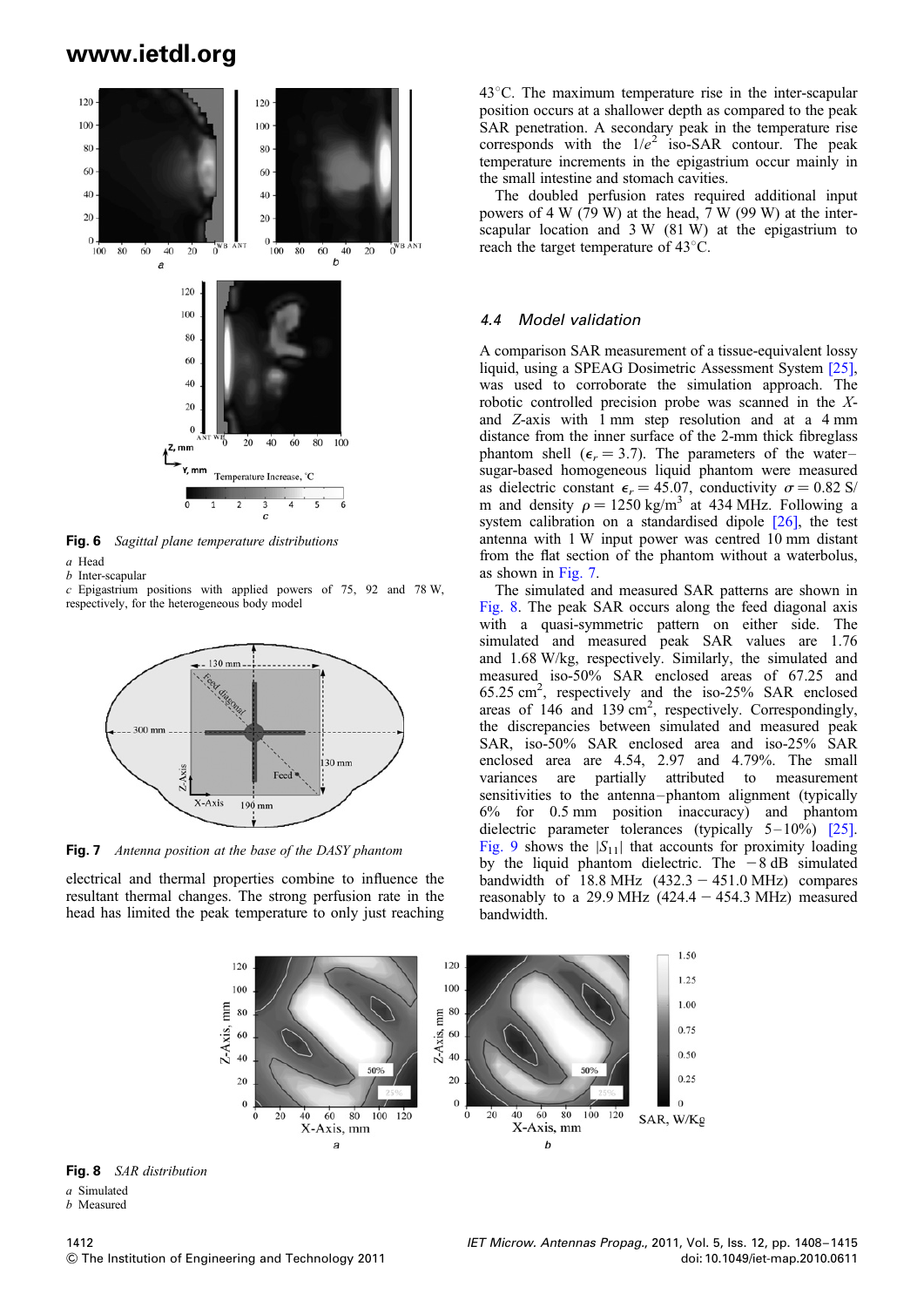

**Fig. 9**  $|S_{11}|$  of the antenna at 10 mm from DASY phantom

### 5 Discussion

Although comparisons of cubic cell sizes in human body models have indicated that a finer resolution is only necessary for SAR accuracy in tiny organs (e.g. eye lens) [13], the advanced detail in the body model used here reveals some of the additional complexities in the coupling to multiple tissues. A planar tissue model with equivalent tissue layer thicknesses for the epigastrium underestimated the peak SAR by 9.77% compared to the heterogeneous body model.

Comparison of a rectangular waterbolus next to a planar homogeneous muscle and fat-muscle layered models showed that waterbolus thickness is a critical parameter for clinical hyperthermia applications [7, 8]. The optimum thickness of the waterbolus in terms of impedance matching and peak SAR for the three antenna locations has been found to be 6 mm at the antenna radiating axis, but the various body shapes produces different waterbolus thickness (at the antenna periphery) at each body area.

Fig. 10 shows the impedance matching of the antenna at the three body areas with the optimum waterbolus and air-gap combination. The curvature at the back of the head produced the least aperture loading by the tissue. The waterbolus thicknesses at the antenna periphery were 22– 34 mm which takes account of possible volume and surface wave oscillations.

The higher peak SAR, which occurred at the head, correlates with an increased tangential E-field that typically aligns with the tissue layers. The deepest SAR penetration at the head, inter-scapular and epigastrium locations are located in grey matter, muscle and small intestine, respectively. These tissues have comparable conductivityto-density ratios.

The SAR has been linked to the permittivity gradient between interfacing tissues [27]. The peak SAR at the



**Fig. 10**  $|S_{11}|$  for the optimum waterbolus and air-gap combination for the heterogeneous body model

Table 3 Input power required for 43°C temperature objective for the heterogeneous body model

| Body<br>position | SAR.<br>W/ka | Power for base<br>perfusion rates, W | Power for doubled<br>perfusion rates, W |
|------------------|--------------|--------------------------------------|-----------------------------------------|
| head             | 6.41         | 75                                   | 79                                      |
| inter-scapular   | 5.28         | 92                                   | 99                                      |
| epigastrium      | 6.14         | 78                                   | 81                                      |

targeted body areas in the heterogeneous model for the head, inter-scapular and epigastrium positions is 34.4, 28.9 and 35.6% higher than the equivalent homogeneous body models. In general, the SAR penetration is deeper in the homogeneous muscle equivalent models than the heterogeneous tissues. The head position incurred the least power penetration because of the higher absorption rates of the superficial tissues.

The head region presents the highest peak SAR for both the homogeneous muscle and the heterogeneous body models. For the heterogeneous models, the peak SAR is reduced by 4.21% between the head and epigastrium region and by 17.6% between the head and inter-scapular region. For the homogeneous muscle model, the peak SAR is reduced by 5.95% between the head and epigastrium region and 10.7% between the head and inter-scapular region.

The required input power to obtain the  $43^{\circ}$ C threshold is inversely proportional to the obtained peak SAR at the different body locations. Slight variations are due to the different thermal properties of the tissues at the different locations. The skin and muscle tissues have a perfusion rate that is 76 and 44% higher than fat, respectively. This will require a higher input power to achieve the target temperature of  $43^{\circ}$ C when tissue perfusion rates are increased for the inter-scapular region, as shown in Table 3.

### 6 Conclusions

Single-element near-field antenna applicators for superficial hyperthermia treatment require detailed anatomical modelling to take account of the thermal response and should inform on the design performance. A 434 MHz compact patch designed for stable resonance in close proximity to different tissue types and shapes achieves good coupling performance at three areas on a full-body model. The selected source power levels and the energy coupling overcome that natural tissue cooling because of vascular perfusion and perspiration to raise the local temperatures. Notwithstanding the complexity of the anatomy at the various treatment locations, the results indicate that the antenna design features produce a stable energy pattern to target tissue at the centre of the compact applicator geometry.

Contrasted with homogeneous and planar-layered models, the heterogeneous anatomical model reveals how the clinical treatment setup with surface-cooling waterboluses and the patient features influence the SAR patterns. The optimum waterbolus and air-gap dimensions were determined by balancing the impedance matching of the antenna and SAR outcomes. The antenna was modelled at the rear of the head, between the shoulder blades (interscapular) and in front of the stomach (epigastrium). The differing surface shapes, sub-dermal features and thermal responses necessitate that different input power levels are selected to achieve equivalent heating effects at the three experimental treatment areas. The input power required to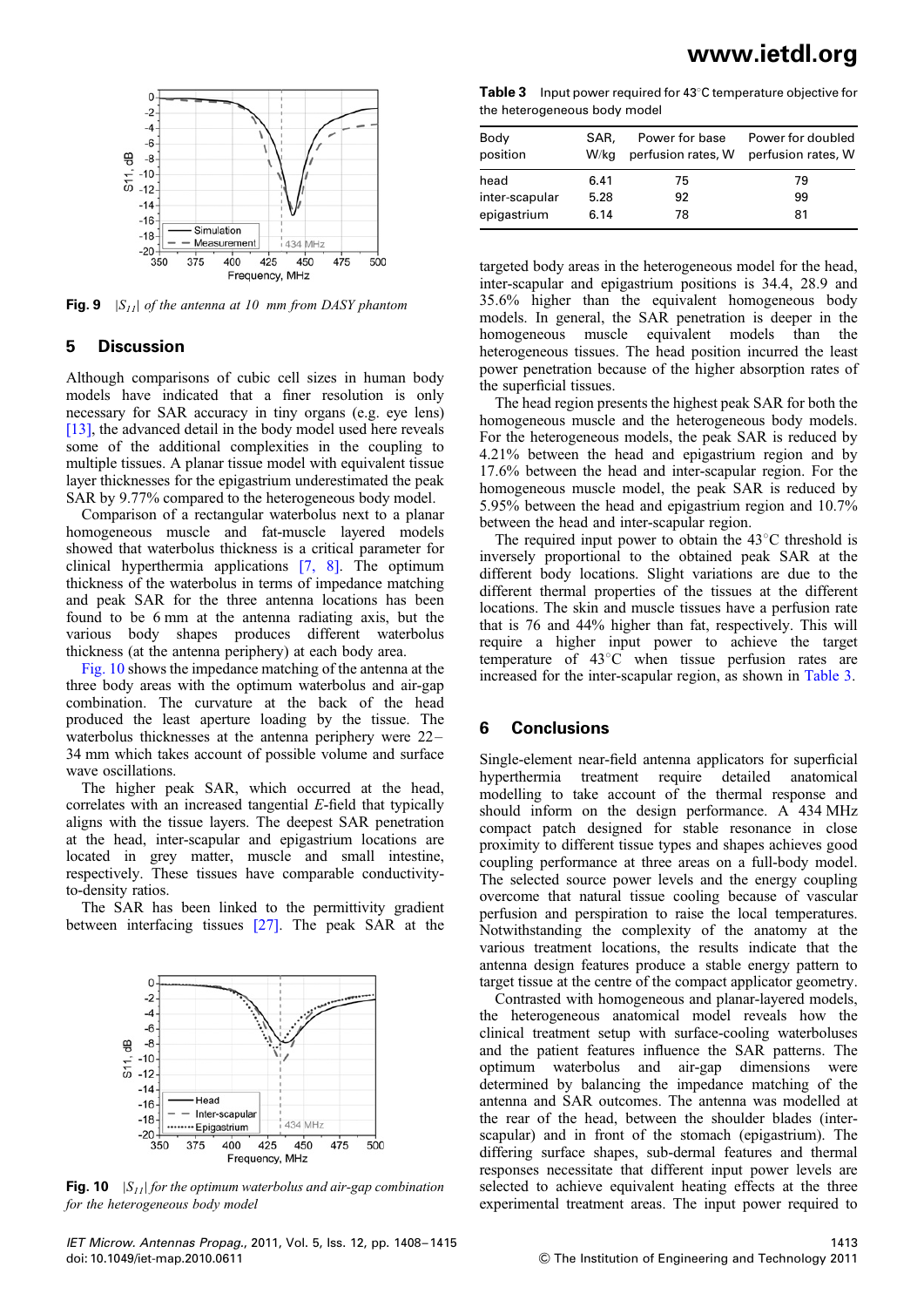achieve the target temperature of  $43^{\circ}$ C was inversely proportional to the peak SAR. The analysis was limited by the static thermal parameters of the model. By doubling the perfusion rates in the tissues, the required input power increased from 75 to 79 W for the head, 92 to 99 W for the inter-scapular and 78 to 81 W for the epigastrium positions. This quantifies the required power levels for clinical treatment scenarios.

### 7 Acknowledgments

The authors would like to thank TACONIC Advanced Dielectric Division for the antenna materials and Mr. V. Thorne, Dr. H. Tinsley and Dr. J. Murphy for their biomedical guidance. This work was funded by the Irish Research Council for Science, Engineering and Technology's Embark Initiative Postgraduate Scholarship Scheme. It was also supported by Science Foundation Ireland through the CTVR Telecommunications Research Centre and by the Institute for Infocomm Research in Singapore.

This paper is a preprint of a paper accepted by IET Microwaves, Antennas & Propagation and is subject to Institution of Engineering and Technology Copyright. When the final version is published, the copy of record will be available at IET Digital Library.

### 8 References

- 1 Horsman, M.R., Overgaard, J.: 'Hyperthermia: a potent enhancer of radiotherapy', Clin. Oncol., 2007, 19, (6), pp. 418-426
- 2 Ichinoseki-Sekine, N., Naito, H., Saga, N., et al.: 'Changes in muscle temperature induced by 434 MHz microwave hyperthermia', Br. J. Sports Med., 2007, 41, (7), pp. 425-429
- 3 Trujillo, C.J., Leija, L., Vera, A.: 'Design and preliminary evaluation of a superficial applicator for hyperthermia with a new coaxially fed antenna: theoretical models', in 'Pan American Health Care Exchange' (Lima, Peru, 2010), pp. 62-67
- 4 Samaras, T., Christ, A., Klingenbock, A., Kuster, N.: 'Worst case temperature rise in a one-dimensional tissue model exposed to radiofrequency radiation', IEEE Trans. Biomed. Eng., 2007, 54, (3), pp. 492–496
- 5 Bahl, I.J., Stuchly, S.S., Lagendijk, J.W., Stuchly, M.A.: 'Microstrip loop radiators for local hyperthermia'. Proc. IEEE MTT-S Int. Microw. Symp., Los Angeles, CA, USA, June 1981, pp. 465-467
- Curto, S., Ammann, M.J.: 'Electromagnetic coupling mechanism in a layered human tissue as benchmark for 434 MHz RF hyperthermia applicators'. Proc. IEEE Antennas Propagat. Society Int. Symp., Albuquerque, NM, USA, 2007, pp. 3185–3188
- 7 Neuman, D.G., Stauffer, P.R., Jacobsen, S., Rossetto, F.: 'SAR pattern perturbations from resonance effects in water bolus layers used with superficial microwave hyperthermia applicators', *Int. J. Hyperth.*, 2002, 18, (3), pp. 180–193
- 8 Gelvich, E.A., Mazokhin, V.N.: 'Resonance effects in applicator water boluses and their influence on SAR distribution patterns', Int. J. Hyperth., 2000, 16, (2), pp. 113– 128
- Lagendijk, J.J.W.: 'Hyperthermia treatment planning', Phys. Med. Biol., 2000, 45, (1), pp.  $61-76$
- 10 Paulides, M.M., Bakker, J.F., Chavannes, N., Van Rhoon, G.C.: 'A patch antenna design for application in a phased-array head and neck hyperthermia applicator', IEEE Trans. Biomed. Eng., 2007, 54, (11), pp. 2057– 2063
- 11 Curto, S., McEvoy, P., Bao, X.L., Ammann, M.J.: 'Compact patch antenna for electromagnetic interaction with human tissue at 434 MHz', IEEE Trans. Antennas Propag., 2009, 57, (9), pp. 2564– 2571
- 12 Mason, P.A., Hurt, W.D., Walters, T.J., et al.: 'Effects of frequency, permittivity, and voxel size on predicted, specific absorption rate values in biological tissue during electromagnetic-field exposure', IEEE Trans. Microw. Theory Tech., 2000, 48, (11), pp. 2050-2058
- 13 Tinniswood, A.D., Furse, C.M., Gandhi, O.P.: 'Power deposition in the head and neck of an anatomically-based human body model for plane wave exposures', *Phys. Med. Biol.*, 1998, 43, (8), pp. 2361-2378
- 14 Li, Z., Maccarini, P.F., Arabe, O.A., Stakhursky, V., Joines, W.T., Stauffer, P.R.: 'Towards the validation of a commercial hyperthermia treatment planning system', Microw. J., 2008, 51, (12), pp. 28–42
- 15 Ackerman, M.J.: 'The visible human project', Proc. IEEE, 1998, 86, (3), pp. 504–511
- 16 REMCOM Electromagnetic Simulation Software, http://www. remcom.com/, accessed December 2010
- 17 IFAC CNR Institute for Applied Physics. Italian National Research Council, http://niremf.ifac.cnr.it/tissprop/, accessed December 2010
- 18 IEEE Std. 1528– 2003: 'IEEE Recommended practice for determining the peak spatial-average specific absorption rate (SAR) in the human head from wireless communications devices: measurement techniques', 2003
- 19 Paulides, M.M., Bakker, J.F., Neufeld, E., et al.: 'The HYPERcollar: a novel applicator for hyperthermia in the head and neck', Int. J. Hyperth., 2007, 23, (7), pp. 567-576
- 20 Lee, H.K., Antell, A.G., Perez, C.A., et al.: 'Superficial hyperthermia and irradiation for recurrent breast carcinoma of the chest wall: prognostic factors in 196 tumors', Int. J. Rad. Onc. Biol. Phys., 1998, 40, (2), pp. 365–375
- 21 Van der Zee, J., Vujaskovic, Z., Kondo, M., Sugahara, T.: 'The Kadota fund international forum 2004 – Clinical group consensus', Int. J. Hyperth., 2008, 24, (2), pp. 111– 122
- 22 Sapareto, S.A., Dewey, W.C.: 'Thermal dose determination in cancer therapy', Int. J. Radiat. Oncol. Biol. Phys., 1984, 10, (6), pp. 787-800
- 23 Dewhirst, M.W., Vujaskovic, Z., Jones, E., Thrall, D.: 'Re-setting the biologic rationale for thermal therapy', Int. J. Hyperth., 2005, 21, (8), pp. 779–790
- 24 Pennes, H.H.: 'Analysis of tissue and arterial blood temperatures in resting human forearm', J. Appl. Physiol., 1948, 1, (2), pp.  $93-122$
- 25 Schmid and Partner Engineering AG: 'DASY4 dosimetric assessment system manual' (Schmid and Partner Engineering AG, 2002, 1st edn.)
- 26 Bruijne, M., Samaras, T., Chavannes, N., Rhoon, G.C.: 'Quantitative validation of the 3D SAR profile of hyperthermia applicators using the gamma method', *Phys. Med. Biol.*,  $2007$ , **52**,  $(11)$ , pp. 3075–3088
- 27 Gajsek, P., Hurt, W.D., Ziriax, J.M., Mason, P.A.: 'Parametric dependence of SAR on permittivity values in a man model', IEEE Trans. Biomed. Eng., 2001, 48, (10), pp. 1169– 1177

### 9 Appendix

This section contains Tables 4 and 5 with the conductivity, density, relative permittivity and thermal properties values for the simulated body tissues.

**Table 4** Tissue dielectric properties of simulated areas in human body model at 434 MHz

| Material      | Relative<br>permittivity, | Conductivity,<br>$\sigma$ , S/m | Density,<br>$\rho$ , | $\sigma/\rho$<br>ratio $\times$ 10 <sup>-4</sup> |
|---------------|---------------------------|---------------------------------|----------------------|--------------------------------------------------|
|               | $\varepsilon_r$           |                                 | kg/m <sup>3</sup>    |                                                  |
| blood         | 63.826                    | 1.361                           | 1058                 | 12.9                                             |
| cancellous    | 22.257                    | 0.241                           | 1920                 | 1.26                                             |
| bone          |                           |                                 |                      |                                                  |
| cartilage     | 45.140                    | 0.598                           | 1097                 | 5.45                                             |
| cortical bone | 13.071                    | 0.094                           | 1990                 | 0.47                                             |
| cerebrospinal | 70.630                    | 2.260                           | 1007.2               | 22.40                                            |
| fluid         |                           |                                 |                      |                                                  |
| grey matter   | 56.814                    | 0.751                           | 1038                 | 7.24                                             |
| lung          | 23.579                    | 0.380                           | 260                  | 14.6                                             |
| muscle        | 56.866                    | 0.805                           | 1046.9               | 7.69                                             |
| nerve         | 35.038                    | 0.455                           | 1038                 | 4.39                                             |
| pancreas      | 47.120                    | 0.568                           | 1220                 | 4.66                                             |
| skin          | 46.059                    | 0.702                           | 1125                 | 6.24                                             |
| small         | 65.266                    | 1.922                           | 1042.5               | 18.4                                             |
| intestine     |                           |                                 |                      |                                                  |
| stomach       | 67.186                    | 1.013                           | 1050                 | 9.65                                             |
| white matter  | 41.659                    | 0.451                           | 1038                 | 4.35                                             |
| yellow        | 5.566                     | 0.041                           | 916                  | 0.45                                             |
| marrow, fat   |                           |                                 |                      |                                                  |